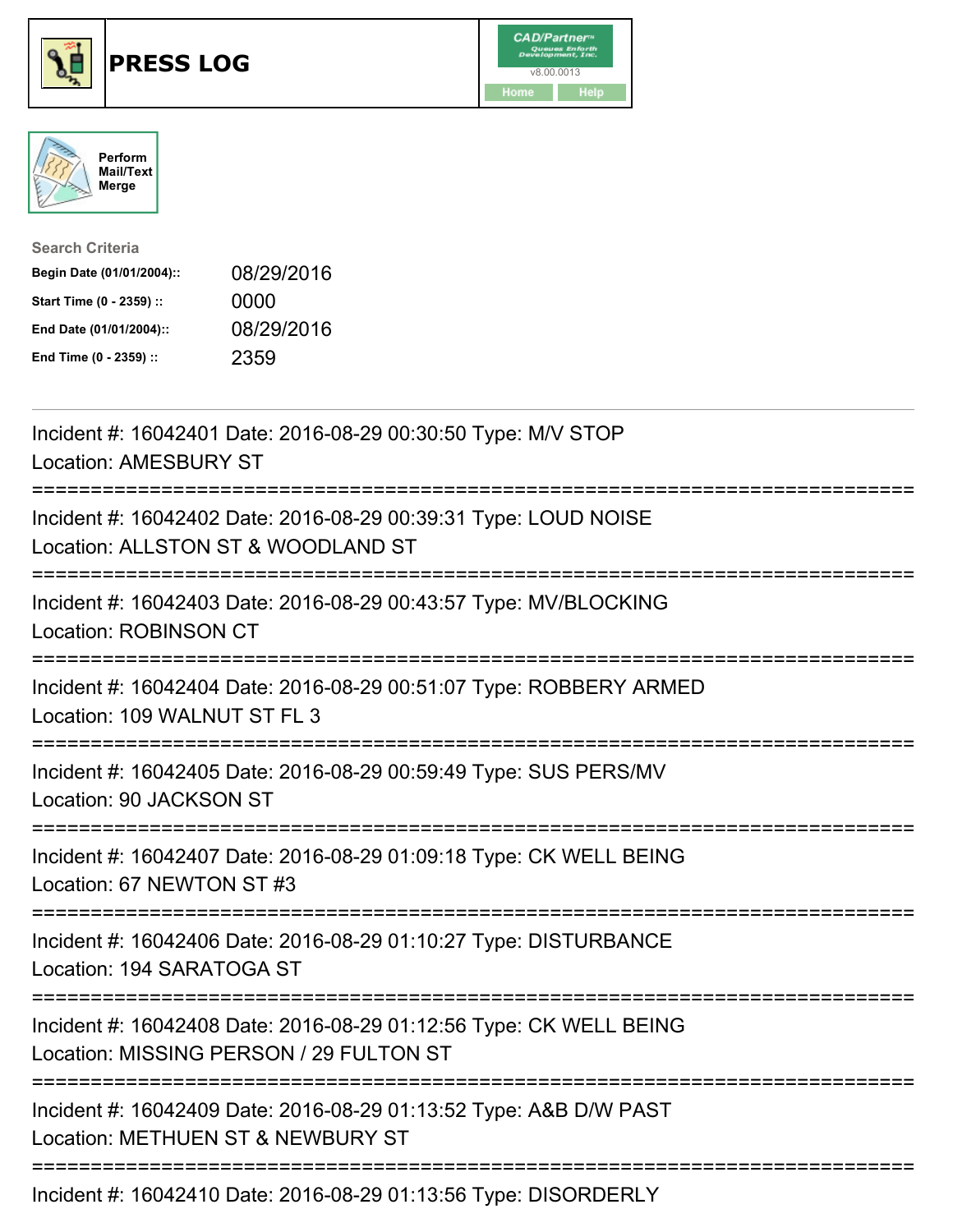| Location: XAVIER'S PLACE / 245 LAWRENCE ST                                                                                                     |
|------------------------------------------------------------------------------------------------------------------------------------------------|
| Incident #: 16042411 Date: 2016-08-29 01:18:48 Type: AUTO ACC/NO PI<br>Location: 55 NEWBURY ST                                                 |
| Incident #: 16042412 Date: 2016-08-29 01:27:39 Type: FIRE<br>Location: 10 LAFAYETTE AV                                                         |
| Incident #: 16042413 Date: 2016-08-29 01:49:55 Type: SUS PERS/MV<br>Location: ALLSTON ST & HIGH ST                                             |
| Incident #: 16042414 Date: 2016-08-29 01:50:59 Type: NOISE ORD<br>Location: 10 CAMPO SECO ST                                                   |
| Incident #: 16042415 Date: 2016-08-29 01:55:29 Type: ALARM/BURG<br>Location: TERRA LUNA CAFE / 225 ESSEX ST<br>=============================== |
| Incident #: 16042416 Date: 2016-08-29 01:56:00 Type: NOISE ORD<br>Location: 66 LYNN ST                                                         |
| Incident #: 16042417 Date: 2016-08-29 02:11:09 Type: M/V STOP<br><b>Location: 12 METHUEN ST</b>                                                |
| Incident #: 16042418 Date: 2016-08-29 02:15:36 Type: M/V STOP<br>Location: AMESBURY ST & HAVERHILL ST                                          |
| Incident #: 16042419 Date: 2016-08-29 02:18:38 Type: BUILDING CHK<br>Location: 234 HAMPSHIRE ST<br>-------------                               |
| Incident #: 16042420 Date: 2016-08-29 02:22:04 Type: BUILDING CHK<br>Location: 370 BROADWAY                                                    |
| Incident #: 16042421 Date: 2016-08-29 02:24:42 Type: SUS PERS/MV<br>Location: 183 PARKER ST                                                    |
| =====================================<br>Incident #: 16042422 Date: 2016-08-29 02:28:06 Type: M/V STOP<br>Location: FERRY ST & MANN ST         |
| Incident #: 16042423 Date: 2016-08-29 02:33:37 Type: DOMESTIC/PAST<br>Location: 223 ABBOTT ST                                                  |
| Incident #: 16042424 Date: 2016-08-29 02:42:18 Type: STOL/MV/PAS                                                                               |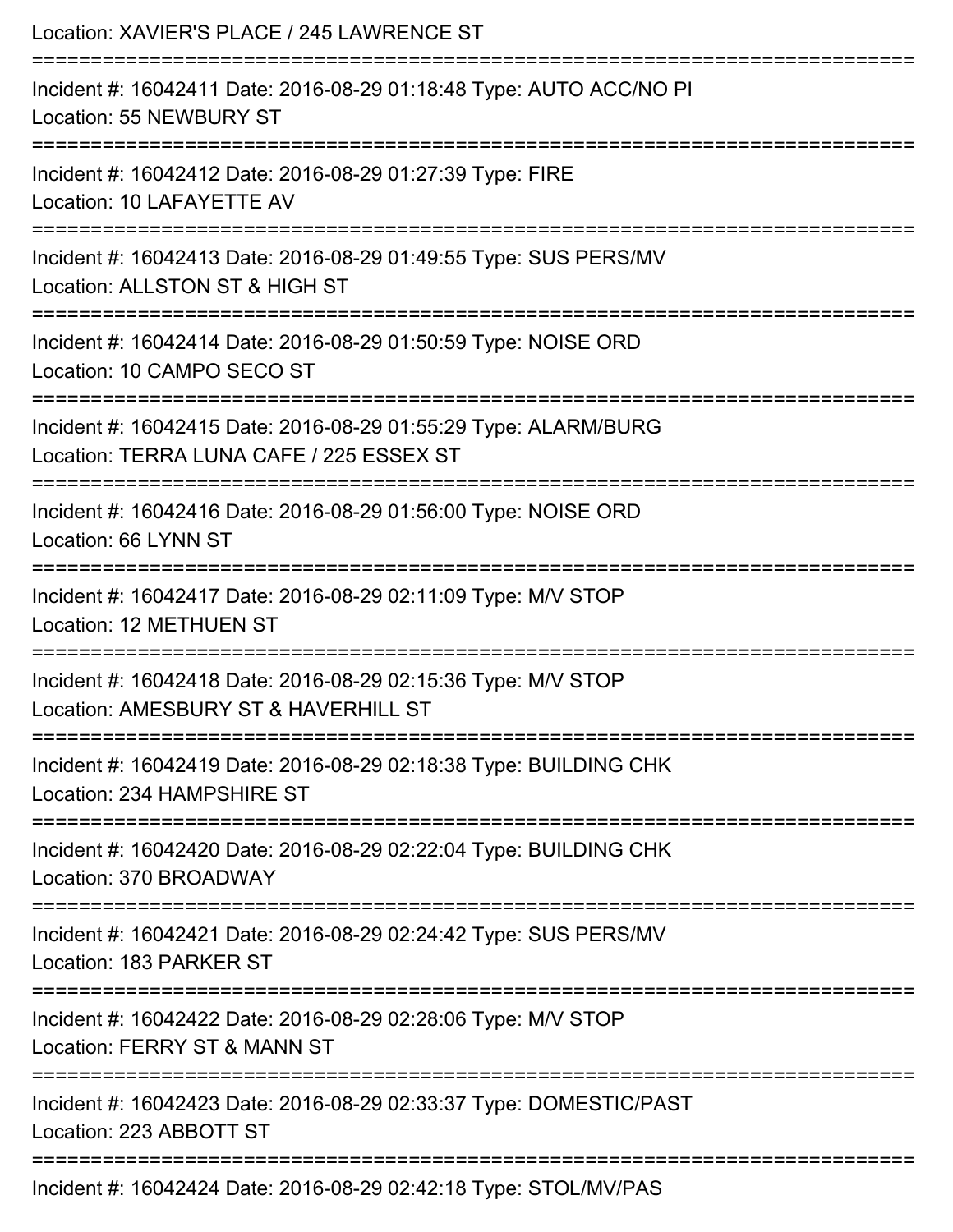| Incident #: 16042425 Date: 2016-08-29 02:54:46 Type: DOMESTIC/PAST<br>Location: 223 ABBOTT ST                                        |
|--------------------------------------------------------------------------------------------------------------------------------------|
| Incident #: 16042426 Date: 2016-08-29 03:11:20 Type: HIT & RUN M/V<br>Location: ALDER ST & RHINE ST                                  |
| Incident #: 16042427 Date: 2016-08-29 03:16:31 Type: NOISE ORD<br>Location: 78 HOLLY ST FL 1                                         |
| Incident #: 16042428 Date: 2016-08-29 03:24:10 Type: M/V STOP<br>Location: HAMPSHIRE ST & PARK ST                                    |
| Incident #: 16042429 Date: 2016-08-29 03:52:53 Type: BUILDING CHK<br>Location: PUEBLO SUPERMARKET / 309 PARK ST<br>:================ |
| Incident #: 16042430 Date: 2016-08-29 04:32:52 Type: FIRE/MV<br>Location: 126 FRANKLIN ST                                            |
| Incident #: 16042431 Date: 2016-08-29 04:34:08 Type: E911 HANGUP<br>Location: HEALTH & EDUCATION SERVICES / 215 CANAL ST             |
| Incident #: 16042432 Date: 2016-08-29 04:34:45 Type: ALARM/BURG<br>Location: M-B DISTRIBUTOR, INCORPORATED / 1 GROCERY WY            |
| Incident #: 16042433 Date: 2016-08-29 04:46:48 Type: SPECIAL CHECK<br><b>Location: THORTON AV</b>                                    |
| Incident #: 16042434 Date: 2016-08-29 04:48:06 Type: SPECIAL CHECK<br><b>Location: MELROSE ST</b>                                    |
| Incident #: 16042435 Date: 2016-08-29 04:59:30 Type: SUICIDE ATTEMPT<br>Location: 36 NEWTON ST                                       |
| Incident #: 16042436 Date: 2016-08-29 05:03:24 Type: M/V STOP<br><b>Location: LAWRENCE ST</b>                                        |
| Incident #: 16042437 Date: 2016-08-29 05:07:26 Type: BUILDING CHK<br>Location: FARRAH FUNERAL / 133 LAWRENCE ST                      |
| Incident #: 16042438 Date: 2016-08-29 05:09:58 Type: BUILDING CHK                                                                    |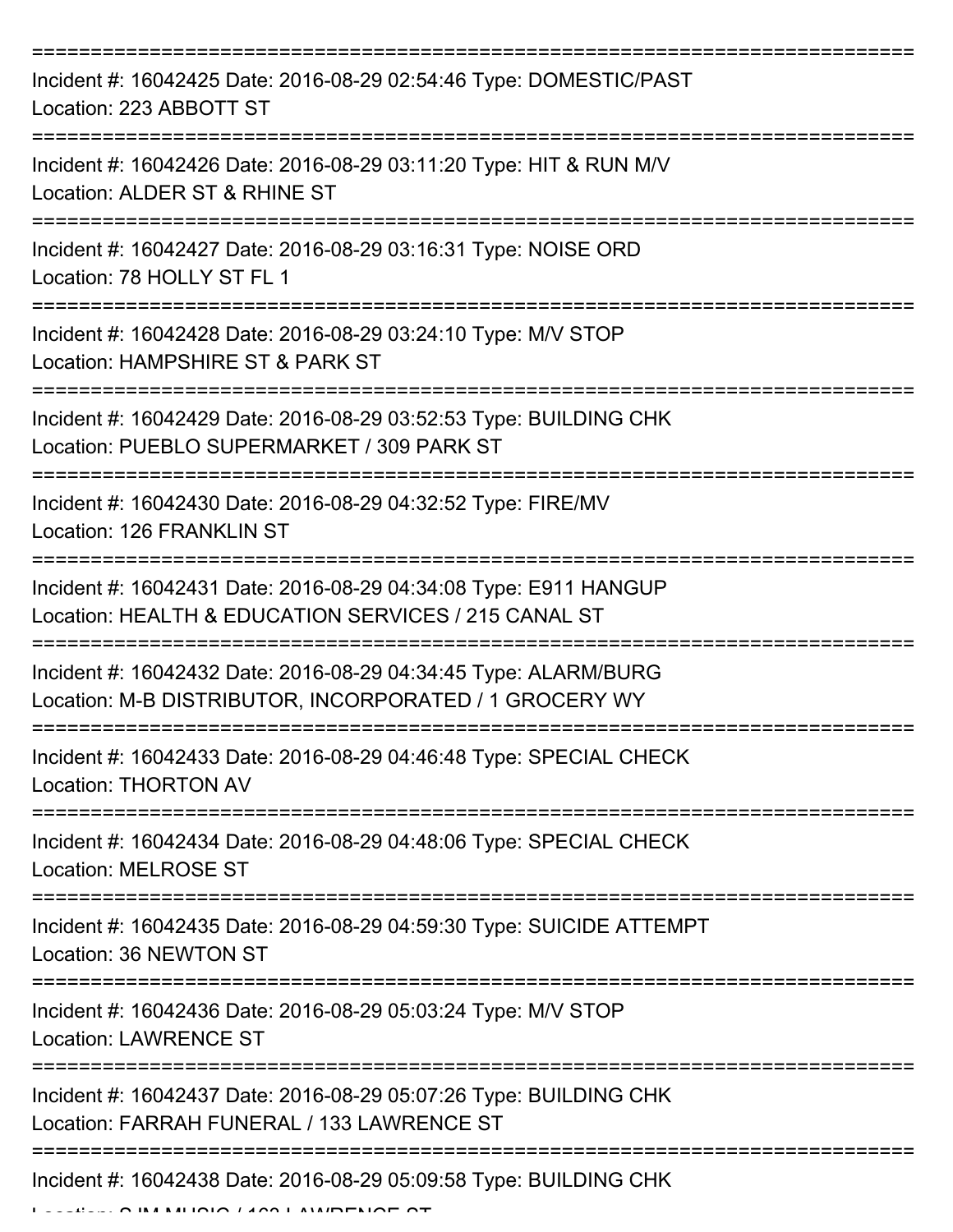| Incident #: 16042439 Date: 2016-08-29 05:46:27 Type: SUS PERS/MV<br>Location: 7 W HAWLEY ST                                   |
|-------------------------------------------------------------------------------------------------------------------------------|
| Incident #: 16042440 Date: 2016-08-29 07:07:51 Type: STOL/MV/PAS<br>Location: 54 NEWBURY ST #9                                |
| Incident #: 16042441 Date: 2016-08-29 07:10:37 Type: MAN DOWN<br>Location: AUTO ZONE / 380 BROADWAY                           |
| =======================<br>Incident #: 16042442 Date: 2016-08-29 07:12:20 Type: MV/BLOCKING<br>Location: 329 HAVERHILL ST     |
| Incident #: 16042443 Date: 2016-08-29 07:25:18 Type: RECOV/STOL/MV<br>Location: GARDEN ST & NEWBURY ST                        |
| Incident #: 16042444 Date: 2016-08-29 07:27:16 Type: DOMESTIC/PROG<br>Location: 11 E PLATT ST                                 |
| --------------------<br>Incident #: 16042445 Date: 2016-08-29 07:28:49 Type: PARK & WALK<br>Location: BROADWAY & HAVERHILL ST |
| Incident #: 16042446 Date: 2016-08-29 07:32:03 Type: CLOSE STREET<br>Location: AMHERST ST & COPLEY ST                         |
| Incident #: 16042447 Date: 2016-08-29 07:39:48 Type: ALARMS<br>Location: CITY HALL ANNEX / 237 ESSEX ST                       |
| Incident #: 16042448 Date: 2016-08-29 07:42:31 Type: AUTO ACC/NO PI<br>Location: AMES ST & ESSEX ST                           |
| Incident #: 16042449 Date: 2016-08-29 07:58:10 Type: M/V STOP<br>Location: ANDOVER ST & S BROADWAY                            |
| Incident #: 16042450 Date: 2016-08-29 08:09:43 Type: MISSING PERS<br>Location: GUILMETTE SCHOOL / 80 BODWELL ST               |
| Incident #: 16042451 Date: 2016-08-29 08:10:30 Type: M/V STOP<br>Location: HAMPSHIRE ST & LOWELL ST                           |
| Incident #: 16042452 Date: 2016-08-29 08:12:05 Type: M/V STOP                                                                 |

Location: CADDEN ST & NEWBUDY ST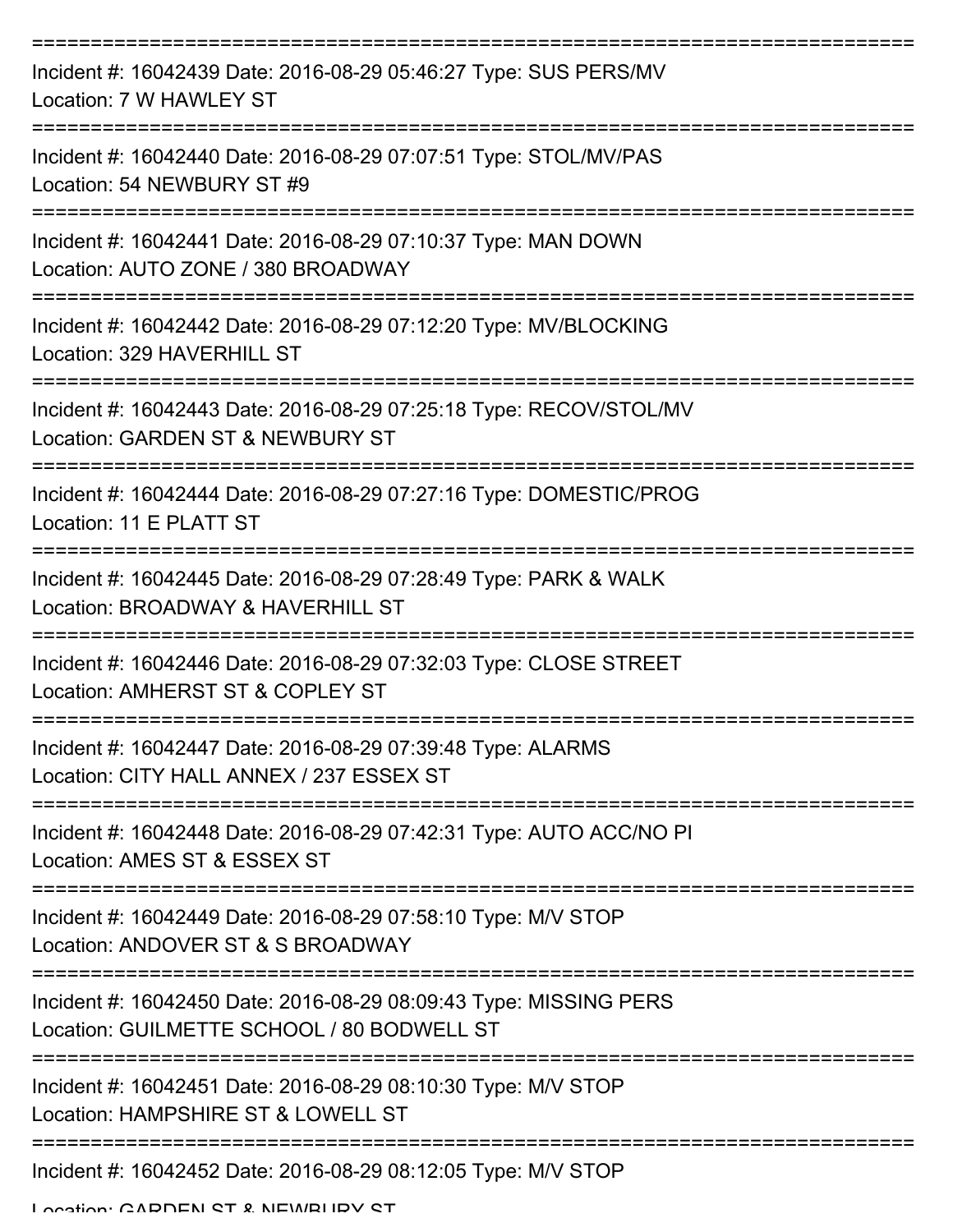| Incident #: 16042453 Date: 2016-08-29 08:13:21 Type: M/V STOP<br>Location: MERRIMACK ST & PARKER ST           |
|---------------------------------------------------------------------------------------------------------------|
| Incident #: 16042454 Date: 2016-08-29 08:21:08 Type: AUTO ACC/NO PI<br>Location: 300 CANAL ST                 |
| Incident #: 16042455 Date: 2016-08-29 08:29:27 Type: M/V STOP<br>Location: HAMPSHIRE ST & LOWELL ST           |
| Incident #: 16042456 Date: 2016-08-29 08:58:13 Type: 209A/SERVE<br>Location: 69 WINTHROP AV                   |
| Incident #: 16042458 Date: 2016-08-29 08:58:45 Type: KEEP PEACE<br>Location: 7 VINE ST                        |
| Incident #: 16042457 Date: 2016-08-29 08:59:20 Type: 209A/SERVE<br>Location: 90 LOWELL ST                     |
| Incident #: 16042459 Date: 2016-08-29 08:59:56 Type: 209A/SERVE<br>Location: 90 LOWELL ST                     |
| Incident #: 16042460 Date: 2016-08-29 09:09:49 Type: ALARM/HOLD<br>Location: TACO BELL / 79 WINTHROP AV       |
| Incident #: 16042462 Date: 2016-08-29 09:16:41 Type: GENERAL SERV<br>Location: 149 MYRTLE ST                  |
| Incident #: 16042461 Date: 2016-08-29 09:17:55 Type: SUS PERS/MV<br>Location: CARIBBEAN BAKERY / 205 BROADWAY |
| Incident #: 16042463 Date: 2016-08-29 09:19:10 Type: ALARM/BURG<br>Location: MITCHELL RESD / 64 AMHERST ST    |
| Incident #: 16042464 Date: 2016-08-29 09:29:47 Type: ALARM/HOLD<br>Location: TACO BELL / 79 WINTHROP AV       |
| Incident #: 16042465 Date: 2016-08-29 09:30:16 Type: THREATS<br>Location: 8 ROLLINS ST                        |
| Incident #: 16042467 Date: 2016-08-29 09:38:48 Type: CK WELL BEING<br>Location: 253 ANDOVER ST                |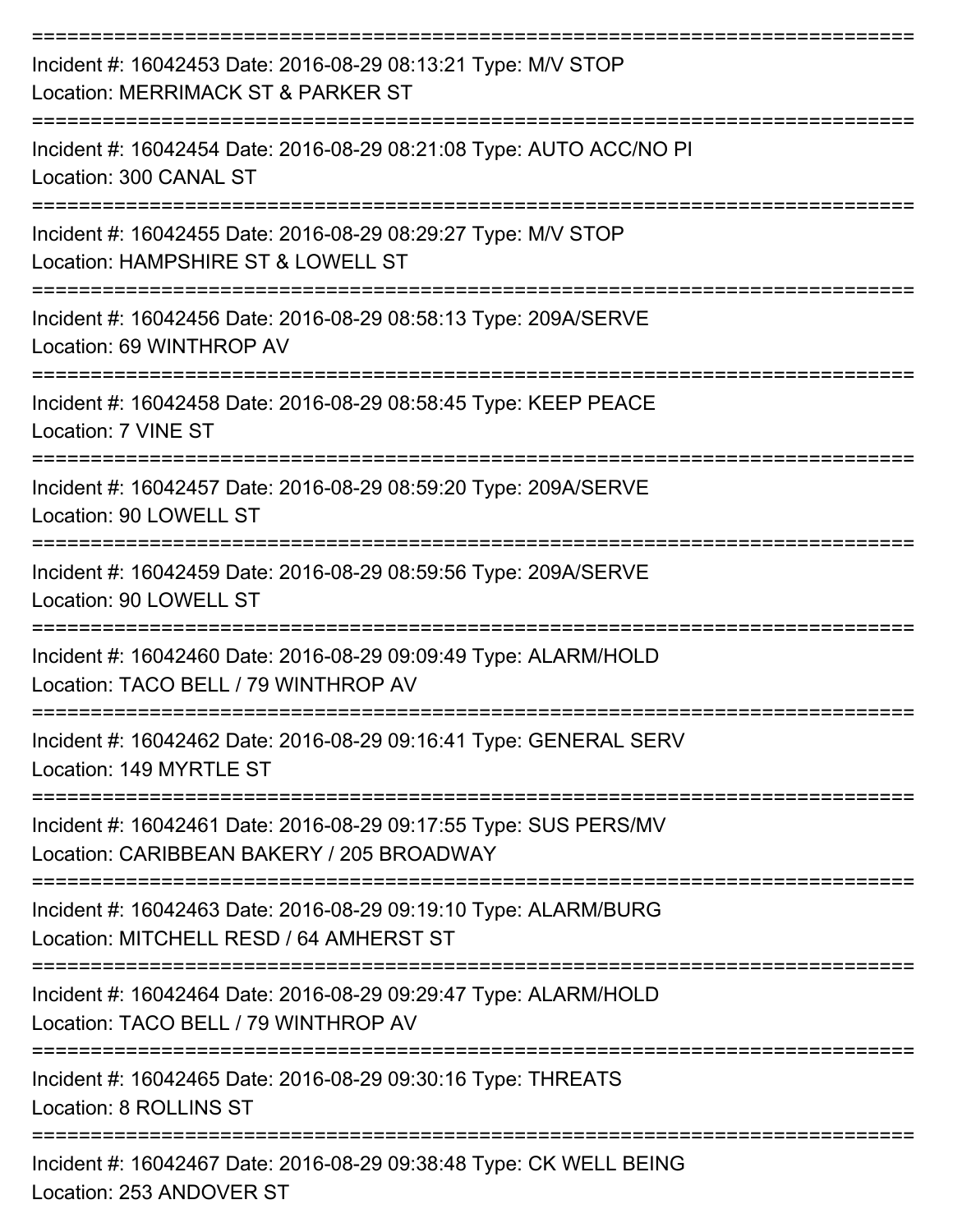| Incident #: 16042466 Date: 2016-08-29 09:42:24 Type: PARK & WALK<br>Location: BRADFORD ST & BROADWAY                                   |
|----------------------------------------------------------------------------------------------------------------------------------------|
| =======================<br>Incident #: 16042468 Date: 2016-08-29 09:47:18 Type: DISTURBANCE<br>Location: 205 BROADWAY                  |
| Incident #: 16042469 Date: 2016-08-29 10:07:56 Type: INVEST CONT<br>Location: 15 UNION ST<br>:=====================================    |
| Incident #: 16042470 Date: 2016-08-29 10:09:29 Type: COURT DOC SERVE<br>Location: 109 GARDEN ST                                        |
| Incident #: 16042471 Date: 2016-08-29 10:09:31 Type: HIT & RUN M/V<br><b>Location: WACHUSETTS AV</b><br>------------------------------ |
| Incident #: 16042472 Date: 2016-08-29 10:17:47 Type: 209A/SERVE<br>Location: 13 SAUNDERS                                               |
| Incident #: 16042473 Date: 2016-08-29 10:21:16 Type: TOW/REPOSSED<br>Location: 8 CRESTSHIRE DR                                         |
| Incident #: 16042474 Date: 2016-08-29 10:31:58 Type: 209A/SERVE<br>Location: 143 BERKELEY ST                                           |
| Incident #: 16042475 Date: 2016-08-29 10:43:03 Type: M/V STOP<br>Location: ELAINES FISH + CHIP / 234 HAMPSHIRE ST                      |
| Incident #: 16042476 Date: 2016-08-29 10:46:16 Type: SEARCHWARRANT<br>Location: 65 STEARNS AV                                          |
| Incident #: 16042477 Date: 2016-08-29 10:53:52 Type: M/V STOP<br>Location: FRANKLIN ST & LOWELL ST                                     |
| Incident #: 16042478 Date: 2016-08-29 11:01:25 Type: A&B PAST<br>Location: BROADWAY & HAVERHILL ST                                     |
| Incident #: 16042479 Date: 2016-08-29 11:03:19 Type: STALKING<br>Location: 70 N PARISH RD                                              |
| Incident #: 16042480 Date: 2016-08-29 11:04:40 Type: SUS PERS/MV<br>Location: 341 D S BROADWAY                                         |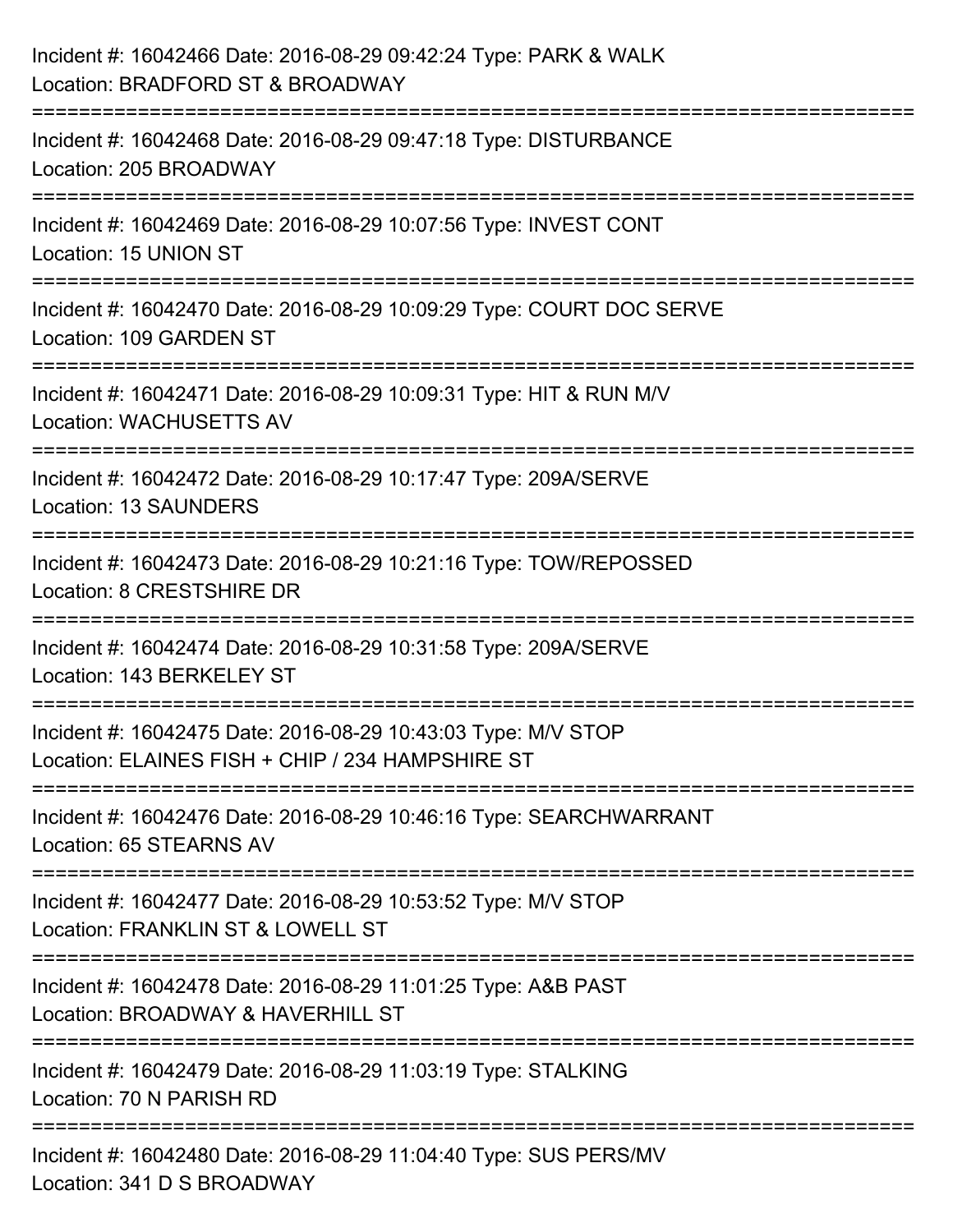| Incident #: 16042481 Date: 2016-08-29 11:11:05 Type: THREATS<br>Location: 8 ROLLINS ST #2                                                       |
|-------------------------------------------------------------------------------------------------------------------------------------------------|
| Incident #: 16042482 Date: 2016-08-29 11:18:59 Type: DRUG VIO<br>Location: 133 BAILEY ST                                                        |
| Incident #: 16042483 Date: 2016-08-29 11:32:16 Type: DEATH SUDDEN<br>Location: ERVING AV & SARATOGA ST<br>==================================    |
| Incident #: 16042484 Date: 2016-08-29 11:41:28 Type: COURT DOC SERVE<br>Location: 131 SPRINGFIELD ST                                            |
| Incident #: 16042485 Date: 2016-08-29 11:44:02 Type: THREATS<br>Location: 15C CRESCENT ST<br>:=================                                 |
| Incident #: 16042486 Date: 2016-08-29 11:48:11 Type: DISTURBANCE<br>Location: 55 NEWBURY ST #APT 2 FL 2NDFL<br>================================ |
| Incident #: 16042487 Date: 2016-08-29 11:49:08 Type: DISTURBANCE<br>Location: 2 APPLETON ST                                                     |
| Incident #: 16042488 Date: 2016-08-29 11:52:19 Type: AUTO ACC/UNK PI<br>Location: 530 BROADWAY                                                  |
| Incident #: 16042490 Date: 2016-08-29 11:52:43 Type: HIT & RUN M/V<br>Location: AMHERST ST & BEACON ST                                          |
| Incident #: 16042489 Date: 2016-08-29 11:55:09 Type: MAL DAMG PROG<br>Location: 36 NEWTON ST                                                    |
| Incident #: 16042491 Date: 2016-08-29 11:59:58 Type: A&B PAST<br>Location: 326 BROADWAY                                                         |
| Incident #: 16042492 Date: 2016-08-29 12:01:28 Type: M/V STOP<br>Location: 13 KINGSTON ST                                                       |
| Incident #: 16042493 Date: 2016-08-29 12:06:33 Type: CK WELL BEING<br>Location: 12 LAWRENCE ST                                                  |
| Incident #: 16042494 Date: 2016-08-29 12:13:33 Type: M/V STOP<br>Location: AUBURN ST & HAMPSHIRE ST                                             |

===========================================================================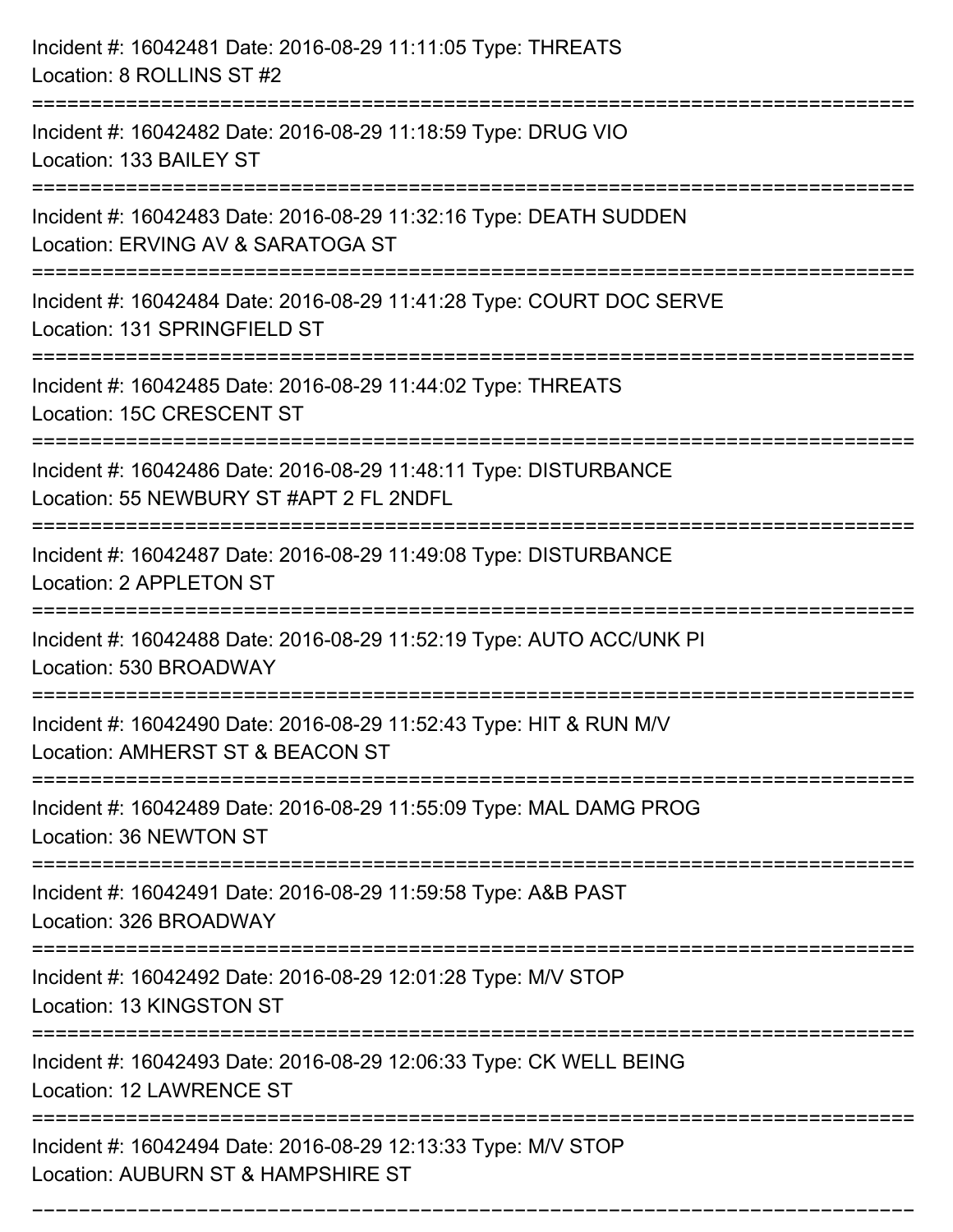| Incident #: 16042495 Date: 2016-08-29 12:21:21 Type: ABAND MV<br>Location: 430 ESSEX ST<br>============================                       |
|-----------------------------------------------------------------------------------------------------------------------------------------------|
| Incident #: 16042496 Date: 2016-08-29 12:27:34 Type: KEEP PEACE<br>Location: 7 DAISY ST                                                       |
| Incident #: 16042497 Date: 2016-08-29 12:41:49 Type: MEDIC SUPPORT<br>Location: 81 WEST ST FL 1                                               |
| Incident #: 16042498 Date: 2016-08-29 12:46:34 Type: 209A/SERVE<br>Location: 170 COMMON ST                                                    |
| Incident #: 16042499 Date: 2016-08-29 12:46:38 Type: HIT & RUN M/V<br>Location: 247 BAILEY ST                                                 |
| Incident #: 16042500 Date: 2016-08-29 12:52:31 Type: UNKNOWN PROB<br>Location: AMESBURY ST & LOWELL ST<br>=================================== |
| Incident #: 16042503 Date: 2016-08-29 13:01:13 Type: CK WELL BEING<br>Location: 86 DORCHESTER ST FL 3                                         |
| Incident #: 16042501 Date: 2016-08-29 13:07:09 Type: 209A/SERVE<br>Location: 17 SAVOIE AV                                                     |
| Incident #: 16042502 Date: 2016-08-29 13:07:43 Type: WARRANT SERVE<br>Location: 70 N PARISH RD                                                |
| Incident #: 16042504 Date: 2016-08-29 13:09:47 Type: DISTURBANCE<br>Location: LOWELL ST & OXFORD ST                                           |
| Incident #: 16042505 Date: 2016-08-29 13:17:16 Type: B&E/MV/PAST<br>Location: 220 WALNUT ST                                                   |
| Incident #: 16042506 Date: 2016-08-29 13:24:53 Type: B&E/PAST<br>Location: 294 PARK ST                                                        |
| Incident #: 16042507 Date: 2016-08-29 13:26:52 Type: AUTO ACC/NO PI<br>Location: FROSTY MUG / 275 MERRIMACK ST                                |
| Incident #: 16042509 Date: 2016-08-29 13:43:38 Type: STOL/MV/PAS<br><b>Location: APPLETON ST</b>                                              |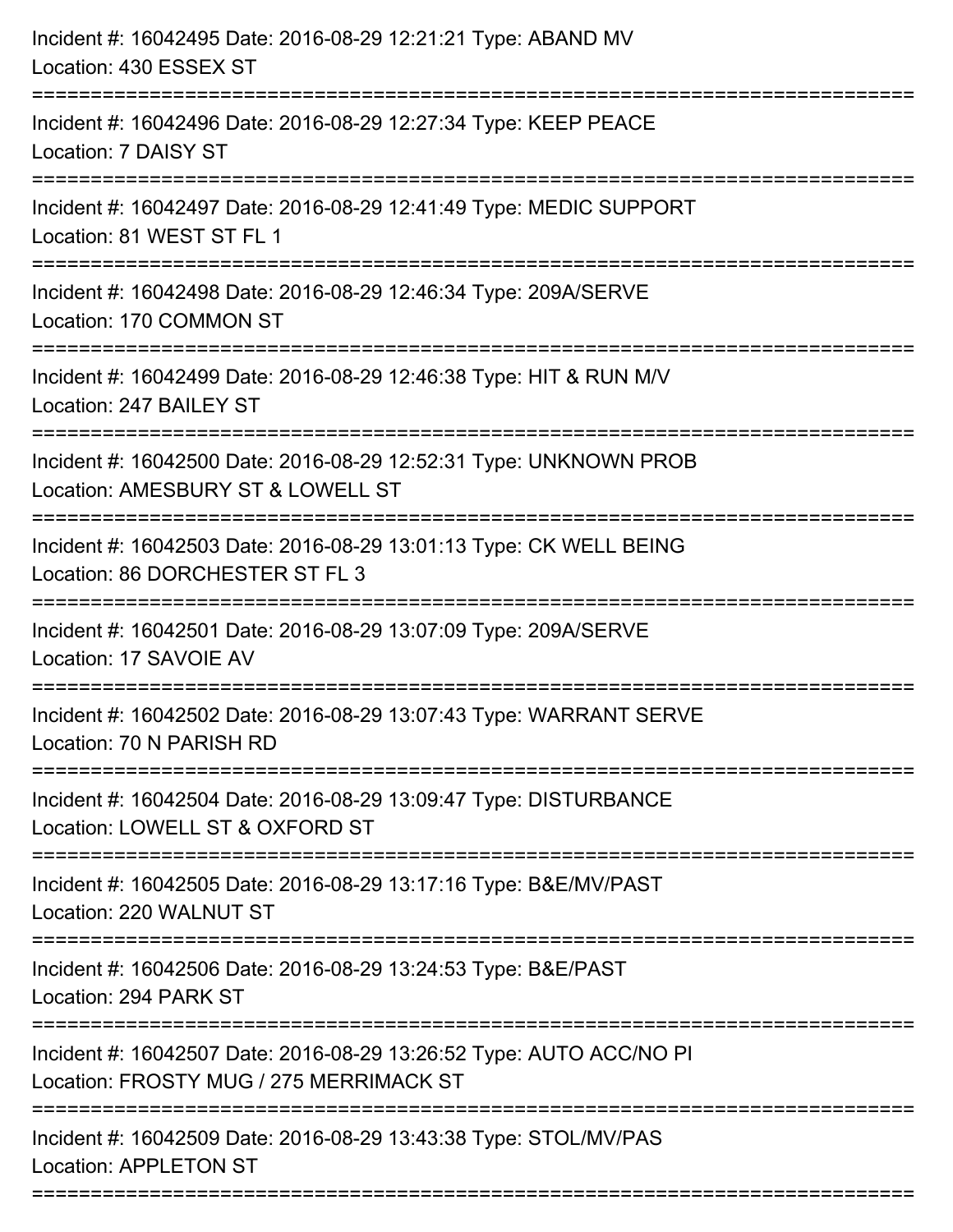| .------------------------ | Location: RAINBOW / 63 WINTHROP AV                                                                                |
|---------------------------|-------------------------------------------------------------------------------------------------------------------|
|                           | Incident #: 16042510 Date: 2016-08-29 13:45:54 Type: DISTURBANCE<br>Location: 360 LAWRENCE ST                     |
|                           | Incident #: 16042511 Date: 2016-08-29 13:50:23 Type: NOTIFICATION<br>Location: 22 SMITH ST #APT 3                 |
|                           | Incident #: 16042512 Date: 2016-08-29 13:51:20 Type: COURT DOC SERVE<br>Location: 218 PROSPECT ST                 |
|                           | Incident #: 16042515 Date: 2016-08-29 13:55:13 Type: DISTURBANCE<br>Location: SUPER VALUE MOTORS / 431 S UNION ST |
|                           | Incident #: 16042513 Date: 2016-08-29 13:55:26 Type: INVESTIGATION<br>Location: 70 N PARISH RD                    |
|                           | Incident #: 16042514 Date: 2016-08-29 13:56:01 Type: DRUG OVERDOSE<br>Location: CVS PHARMACY / 205 S BROADWAY     |
|                           | Incident #: 16042516 Date: 2016-08-29 14:01:30 Type: LOST PROPERTY<br>Location: 11 SUMMER ST #N207                |
|                           | Incident #: 16042517 Date: 2016-08-29 14:03:33 Type: A&B PROG<br>Location: 66 PARKER ST                           |
|                           | Incident #: 16042518 Date: 2016-08-29 14:24:26 Type: 209A/SERVE<br>Location: 11 E PLATT ST                        |
|                           | Incident #: 16042519 Date: 2016-08-29 14:27:42 Type: ALARMS<br>Location: 89 ESSEX ST                              |
|                           | Incident #: 16042520 Date: 2016-08-29 14:28:06 Type: TOW OF M/V<br>Location: 27 ORCHARD ST                        |
|                           | Incident #: 16042521 Date: 2016-08-29 14:34:05 Type: DISTURBANCE<br>Location: 60 RAILROAD ST                      |
|                           | Incident #: 16042522 Date: 2016-08-29 14:48:20 Type: M/V STOP<br>Location: HAMPSHIRE ST & LAWRENCE ST             |

Incident #: 16042523 Date: 2016 08 29 14:57:19 Date: 2016 09 29 14:57:19 14:57:19 Type: SUS<br>.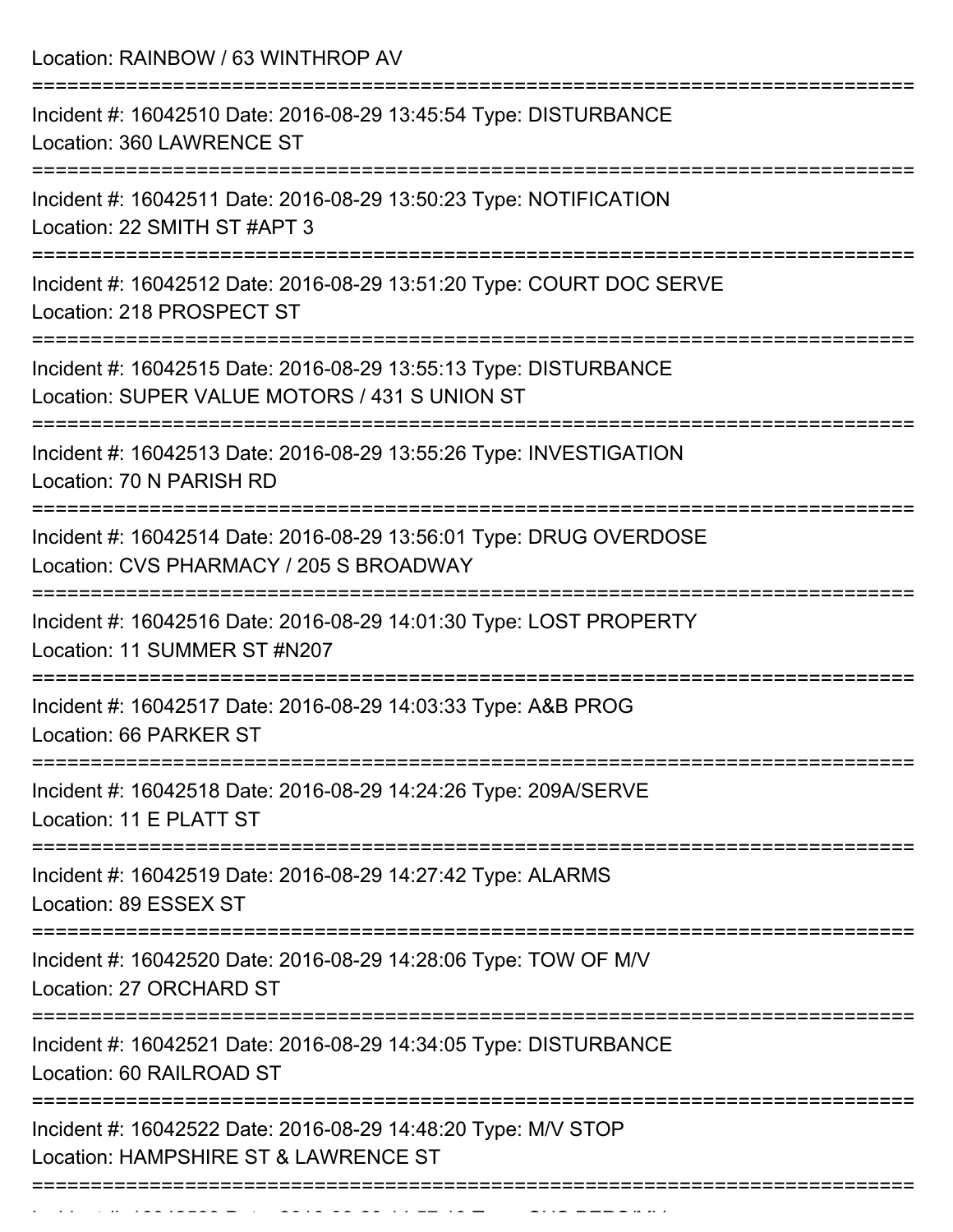Location: 159 S UNION ST

| Incident #: 16042524 Date: 2016-08-29 14:59:57 Type: TRESPASSING<br>Location: 280 BROADWAY                             |
|------------------------------------------------------------------------------------------------------------------------|
| Incident #: 16042525 Date: 2016-08-29 15:04:57 Type: LARCENY/PAST<br>Location: 101 S UNION ST                          |
| Incident #: 16042526 Date: 2016-08-29 15:06:20 Type: MAL DAMAGE<br>Location: 10 KENWOOD PL                             |
| Incident #: 16042527 Date: 2016-08-29 15:35:44 Type: SUS PERS/MV<br>Location: ADULT LEARNING CENTER / 147 HAVERHILL ST |
| Incident #: 16042528 Date: 2016-08-29 15:55:14 Type: B&E/PAST<br>Location: 107 WILLOW ST                               |
| Incident #: 16042529 Date: 2016-08-29 15:55:58 Type: DISTURBANCE<br>Location: ST MARY'S CHURCH / 205 HAMPSHIRE ST      |
| Incident #: 16042530 Date: 2016-08-29 16:07:21 Type: HIT & RUN M/V<br>Location: 60 ALLEN ST                            |
| Incident #: 16042531 Date: 2016-08-29 16:17:22 Type: INVEST CONT<br>Location: 90 LOWELL ST                             |
| Incident #: 16042532 Date: 2016-08-29 16:24:15 Type: M/V STOP<br>Location: TREMONT ST & WEST ST                        |
| Incident #: 16042533 Date: 2016-08-29 16:30:55 Type: M/V STOP<br>Location: HAVERHILL ST & JACKSON ST                   |
| Incident #: 16042534 Date: 2016-08-29 16:36:17 Type: LOST PROPERTY<br>Location: 204 S UNION ST                         |
| Incident #: 16042536 Date: 2016-08-29 16:41:11 Type: LARCENY/PAST<br>Location: AUTO CARE / 160 WINTHROP AV             |
| Incident #: 16042535 Date: 2016-08-29 16:41:30 Type: UNWANTEDGUEST<br>Location: 184 ARLINGTON ST                       |
|                                                                                                                        |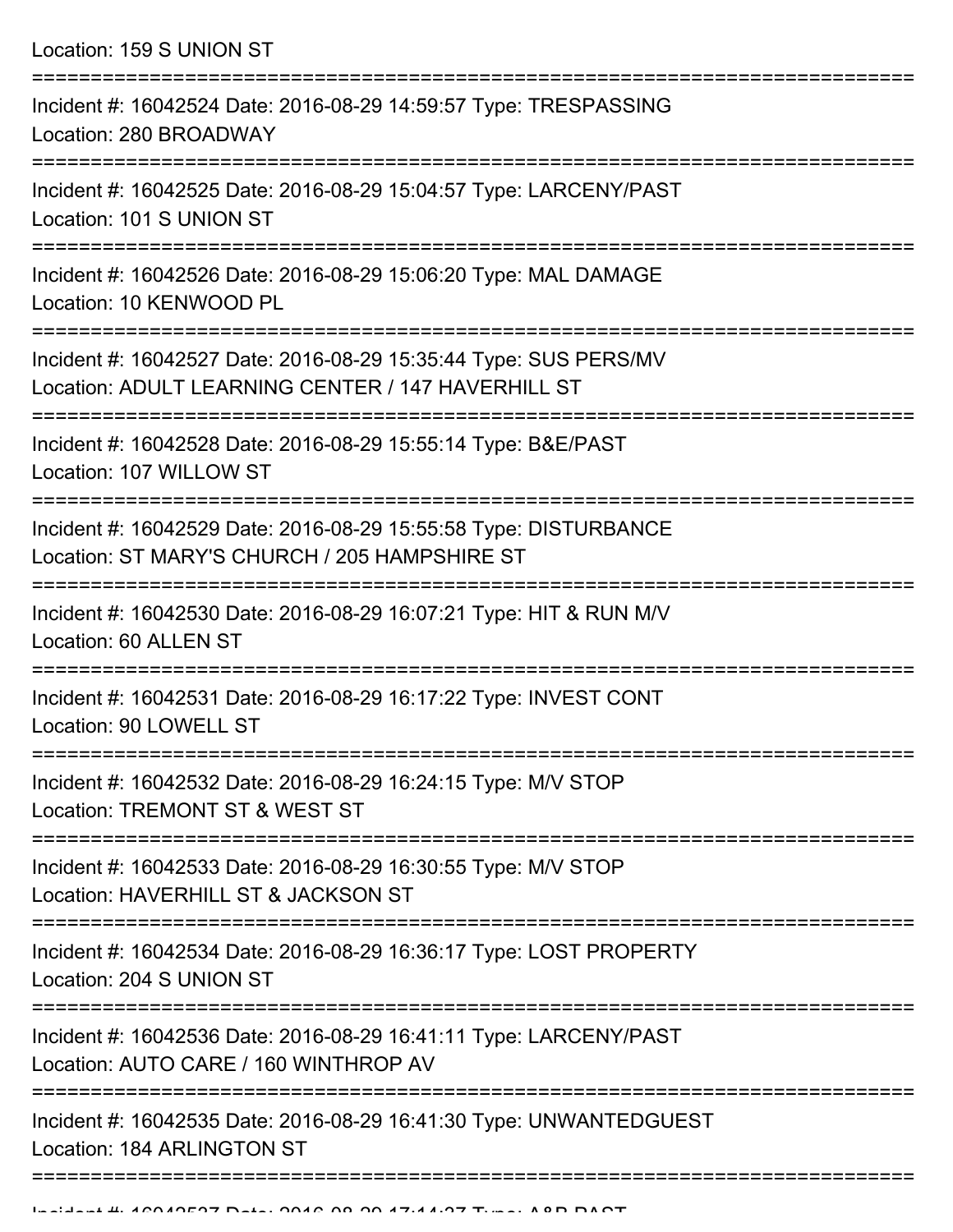Location: 51 N PARISH RD

| Incident #: 16042538 Date: 2016-08-29 17:14:57 Type: HIT & RUN M/V<br>Location: LAWRENCE SENIOR CENTER / 155 HAVERHILL ST |
|---------------------------------------------------------------------------------------------------------------------------|
| Incident #: 16042539 Date: 2016-08-29 17:26:51 Type: MAN DOWN<br>Location: 75 MANCHESTER ST                               |
| Incident #: 16042540 Date: 2016-08-29 17:43:36 Type: M/V STOP<br>Location: BROADWAY & LOWELL ST                           |
| Incident #: 16042541 Date: 2016-08-29 18:00:40 Type: DISTURBANCE<br>Location: 193 BROADWAY                                |
| Incident #: 16042542 Date: 2016-08-29 18:03:23 Type: M/V STOP<br>Location: ESSEX ST & GREENWOOD ST                        |
| Incident #: 16042543 Date: 2016-08-29 18:08:17 Type: DRUG VIO<br>Location: E HAVERHILL ST & NEWBURY ST                    |
| Incident #: 16042544 Date: 2016-08-29 18:09:48 Type: VIO CITY ORD<br><b>Location: ROBINSON CT</b>                         |
| Incident #: 16042545 Date: 2016-08-29 18:12:31 Type: AUTO ACC/NO PI<br>Location: 164 MYRTLE ST                            |
| Incident #: 16042546 Date: 2016-08-29 18:14:42 Type: EXTRA SURVEIL<br><b>Location: THORNTON AVE</b>                       |
| Incident #: 16042547 Date: 2016-08-29 18:20:46 Type: M/V STOP<br>Location: SCHOOL ST                                      |
| Incident #: 16042548 Date: 2016-08-29 18:28:11 Type: M/V STOP<br>Location: S BROADWAY & SHAW ST                           |
| Incident #: 16042549 Date: 2016-08-29 18:31:21 Type: SUS PERS/MV<br>Location: JB LOUNGE / 151 S UNION ST                  |
| Incident #: 16042550 Date: 2016-08-29 18:35:27 Type: MEDIC SUPPORT<br>Location: 11 DAISY ST                               |
| Incident #: 16042551 Date: 2016-08-29 18:42:20 Type: CK WELL BEING                                                        |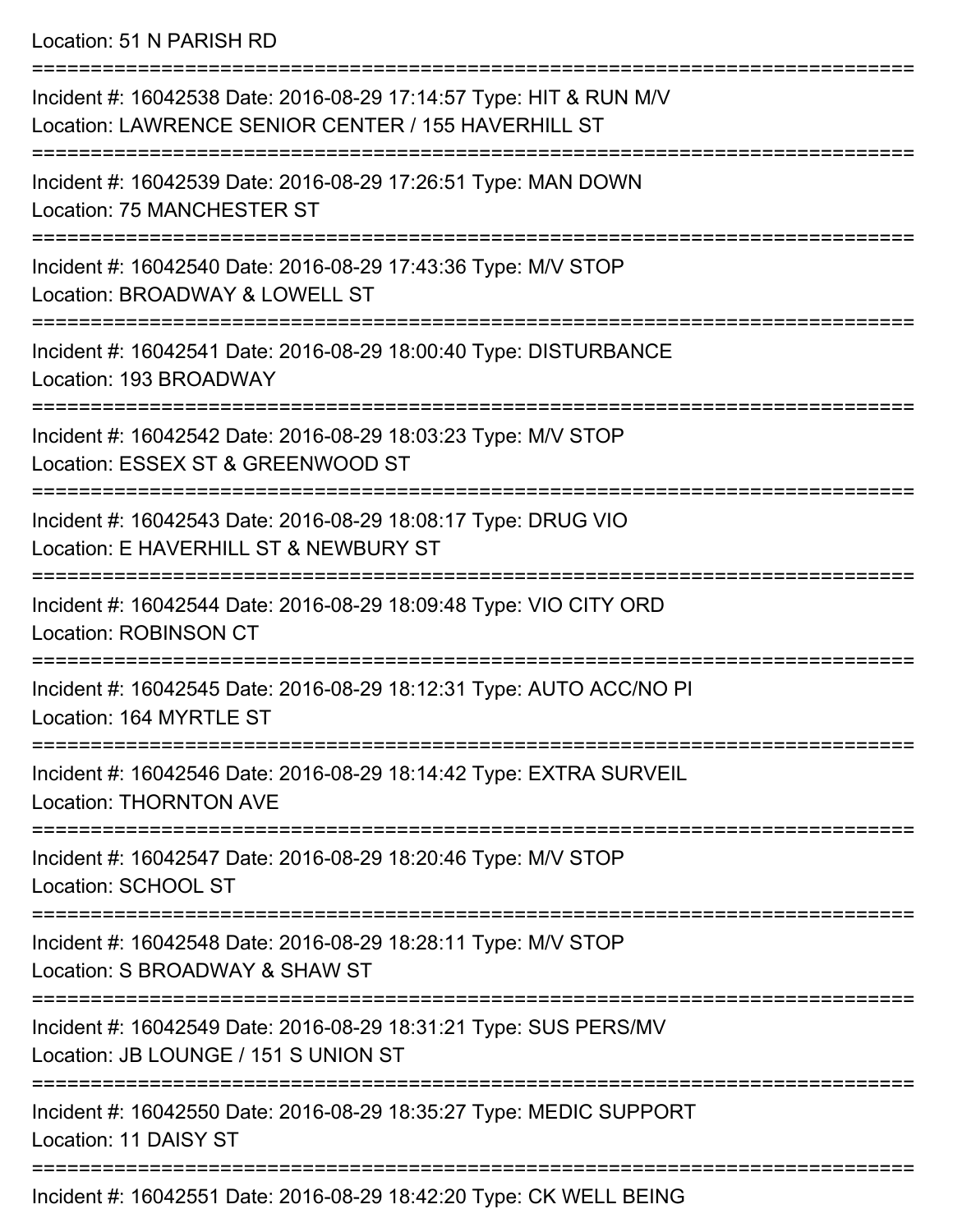| Incident #: 16042552 Date: 2016-08-29 18:45:05 Type: DISTURBANCE<br>Location: 10 ROWE ST             |
|------------------------------------------------------------------------------------------------------|
| Incident #: 16042553 Date: 2016-08-29 18:49:07 Type: M/V STOP<br>Location: 77 WINTHROP AV            |
| Incident #: 16042554 Date: 2016-08-29 18:50:25 Type: M/V STOP<br>Location: BROADWAY & CONCORD ST     |
| Incident #: 16042555 Date: 2016-08-29 18:55:34 Type: MEDIC SUPPORT<br>Location: 8 ROLLINS ST #2      |
| Incident #: 16042556 Date: 2016-08-29 18:56:25 Type: ABAND MV<br><b>Location: 1 TREMONT ST</b>       |
| Incident #: 16042557 Date: 2016-08-29 19:10:16 Type: MEDIC SUPPORT<br>Location: CARVER ST & SALEM ST |
| Incident #: 16042558 Date: 2016-08-29 19:13:08 Type: SUS PERS/MV<br>Location: 29 S BOWDOIN ST        |
| Incident #: 16042559 Date: 2016-08-29 19:19:29 Type: MV/BLOCKING<br>Location: 111 BEACON AV          |
| Incident #: 16042560 Date: 2016-08-29 19:48:06 Type: M/V STOP<br>Location: ESSEX ST & HAMPSHIRE ST   |
| Incident #: 16042561 Date: 2016-08-29 19:49:49 Type: M/V STOP<br>Location: AMESBURY ST & COMMON ST   |
| Incident #: 16042562 Date: 2016-08-29 19:52:26 Type: TRESPASSING<br>Location: 27 LAFAYETTE AV        |
| Incident #: 16042563 Date: 2016-08-29 20:16:00 Type: M/V STOP<br>Location: ESSEX ST & HAMPSHIRE ST   |
| Incident #: 16042564 Date: 2016-08-29 20:17:14 Type: M/V STOP<br>Location: ESSEX ST & JACKSON ST     |
| Incident #: 16042565 Date: 2016-08-29 20:51:57 Type: DISTURBANCE                                     |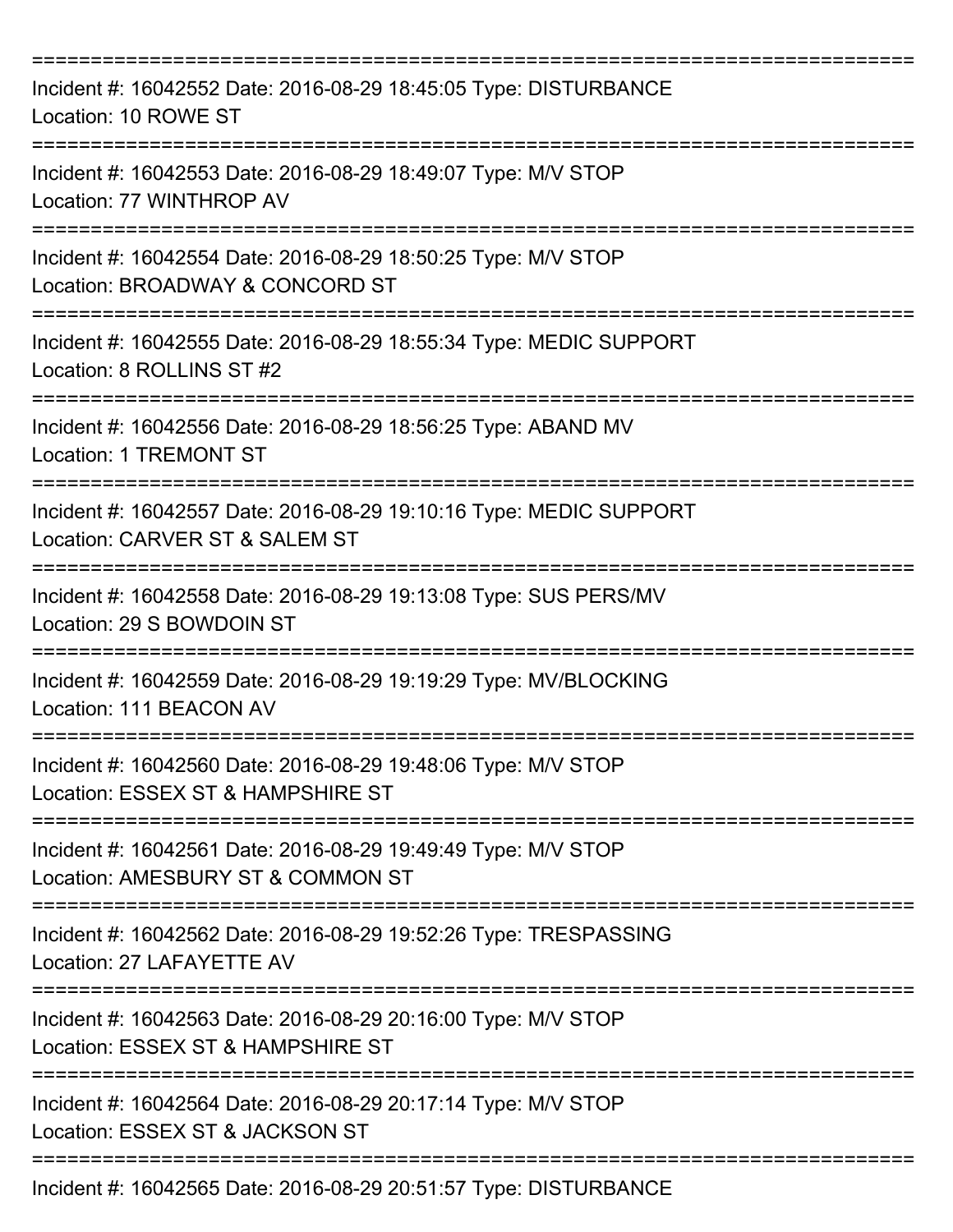| Incident #: 16042566 Date: 2016-08-29 20:55:52 Type: INVEST CONT<br>Location: 44 W DALTON ST                   |
|----------------------------------------------------------------------------------------------------------------|
| Incident #: 16042567 Date: 2016-08-29 21:02:14 Type: M/V STOP<br>Location: WINTHROP AV                         |
| Incident #: 16042568 Date: 2016-08-29 21:17:26 Type: AUTO ACC/NO PI<br>Location: HAVERHILL ST & UNION ST       |
| Incident #: 16042569 Date: 2016-08-29 21:42:26 Type: TOW OF M/V<br>Location: 11 SUMMER ST                      |
| Incident #: 16042570 Date: 2016-08-29 21:43:30 Type: M/V STOP<br>Location: 410 ESSEX ST                        |
| Incident #: 16042571 Date: 2016-08-29 21:44:39 Type: DOMESTIC/PAST<br>Location: 5 MAGNOLIA ST                  |
| Incident #: 16042572 Date: 2016-08-29 21:49:47 Type: MISSING PERS<br>Location: 47 MAY ST<br>:================= |
| Incident #: 16042573 Date: 2016-08-29 22:43:34 Type: M/V STOP<br>Location: HANCOCK ST & MELROSE TER            |
| Incident #: 16042574 Date: 2016-08-29 22:46:22 Type: EXTRA SURVEIL<br><b>Location: THORNTON AV</b>             |
| Incident #: 16042575 Date: 2016-08-29 22:49:33 Type: SUS PERS/MV<br>Location: E HAVERHILL ST & FERRY ST        |
| Incident #: 16042576 Date: 2016-08-29 23:00:20 Type: ALARM/BURG<br>Location: 420 COMMON ST                     |
| Incident #: 16042577 Date: 2016-08-29 23:01:14 Type: ALARM/BURG<br>Location: GUILMETTE SCHOOL / 80 BODWELL ST  |
| Incident #: 16042578 Date: 2016-08-29 23:24:46 Type: ALARM/BURG<br>Location: 530 BROADWAY                      |
| Incident #: 16042579 Date: 2016-08-29 23:43:02 Type: M/V STOP                                                  |